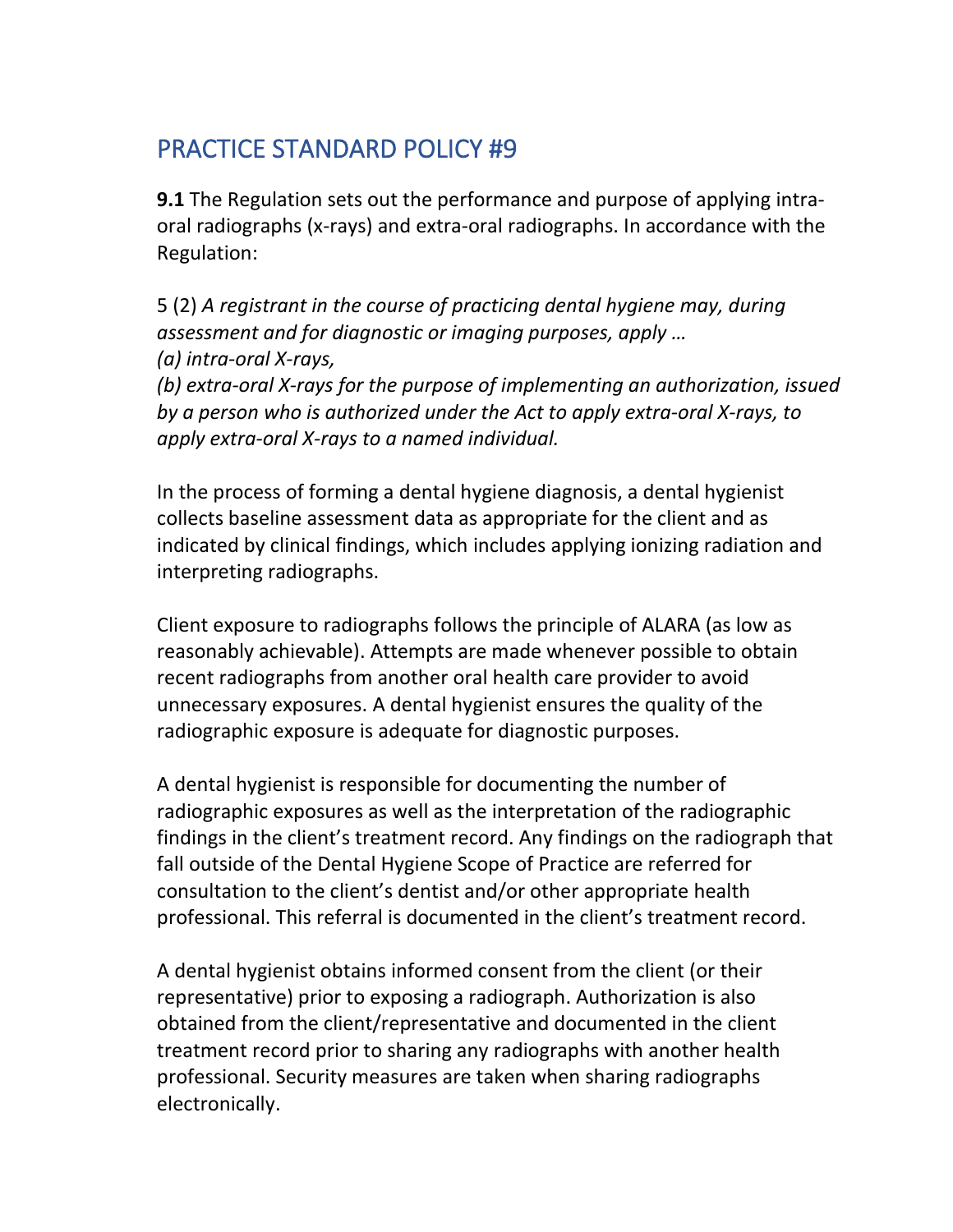A dental hygienist informs clients of the rationale for taking radiographs and what the process entails. When a client (or their representative) refuses the radiographs that have been recommended, they will be informed of the risks associated with refusing radiographs. This information is then documented in the client's treatment record and initialed by the dental hygienist and the client (or their representative). Obtaining the client's signature confirms the inclusive nature of the discussion and the client's ownership of the decision.

When applying ionizing radiation, a dental hygienist protects the client's safety by draping the client with a lead apron and thyroid collar. A dental hygienist ensures that potentially hazardous radiography materials are used safely, and according to manufacturers' recommendations and government guidelines (refer to [Workplace Hazardous Materials Information System](https://www.canada.ca/en/health-canada/services/environmental-workplace-health/occupational-health-safety/workplace-hazardous-materials-information-system.html) (WHMIS) guidelines and sections 8 and 9 of Health Canada's "[Safety Code](https://www.canada.ca/en/health-canada/services/environmental-workplace-health/reports-publications/radiation/radiation-protection-dentistry-recommended-safety-procedures-use-dental-equipment-safety-code-30.html)   $30'$  $30'$ ).

## **CDHBC Limits and Conditions**

A dental hygienist assesses the need for radiographs and only exposes and interprets bitewing or periapical radiographs for the explicit purpose of forming a dental hygiene diagnosis, treatment planning, and evaluating client care. A dental hygienist may however expose intra-oral or extra-oral radiographs for other dental purposes upon the explicit authorization by a dentist or other qualified health professional.

Any conditions, abnormalities or pathologies identified radiographically that are beyond a dental hygienist's scope of practice to diagnose or treat (e.g. caries, endodontic abscess, etc.) will be referred to an appropriate health professional. A dental hygienist implements and documents a process for consultation and collaboration with other health professionals in order to ensure the provision of safe, ethical, client-centred care. A dental hygienist collaborates with other health professionals to reduce unnecessary radiographic exposure.

In addition, a dental hygienist who is responsible for radiographic equipment adheres to the parameters of [Safety Code 30](https://www.canada.ca/en/health-canada/services/environmental-workplace-health/reports-publications/radiation/radiation-protection-dentistry-recommended-safety-procedures-use-dental-equipment-safety-code-30.html), the BC Centre for Disease